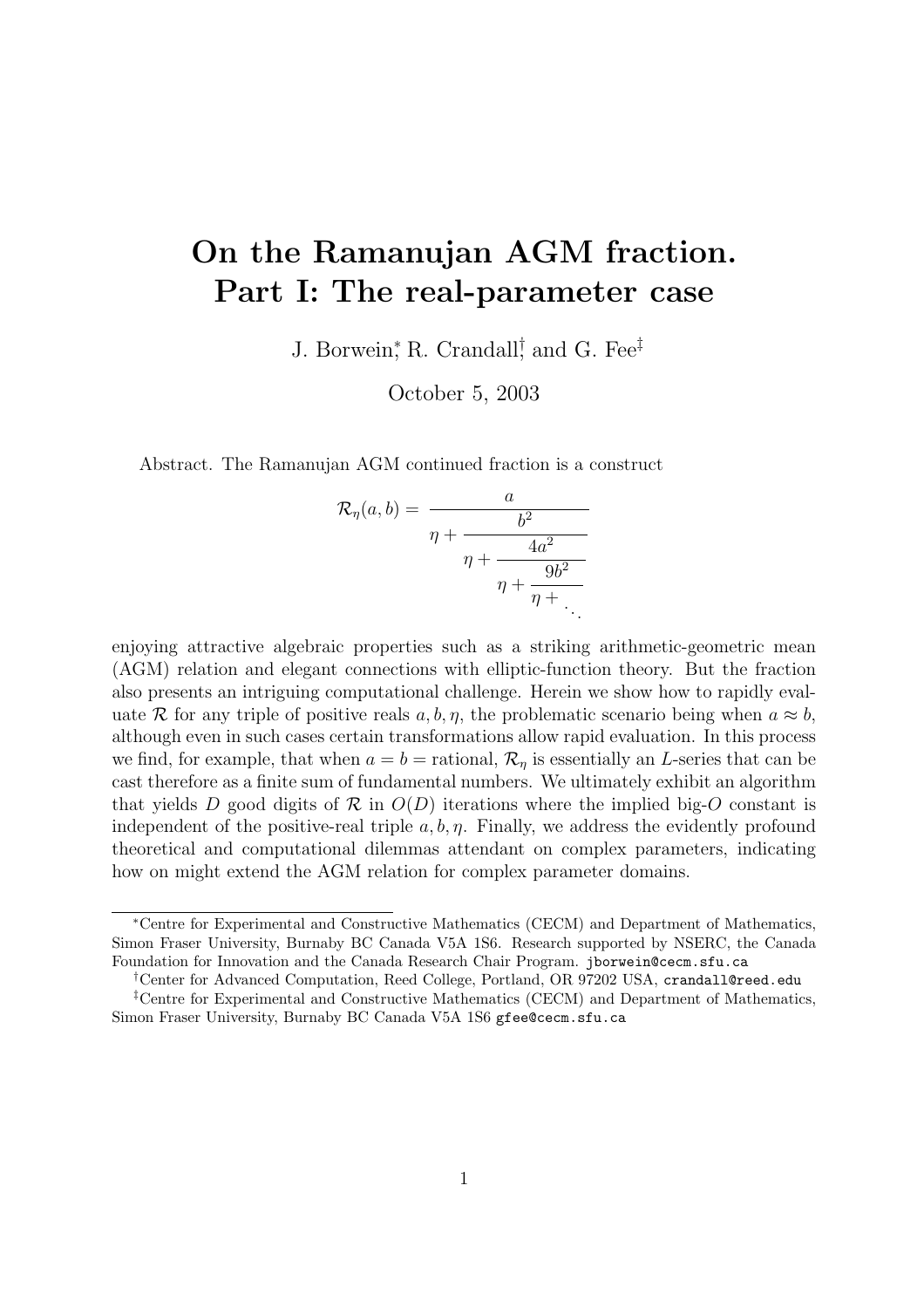#### 1 Introduction

In Entry 12 of Chapter 18 of Ramanujan's Second Notebook [4] one finds the beautiful construct

$$
\mathcal{R}_{\eta}(a,b) = \frac{a}{\eta + \frac{b^2}{\eta + \frac{4a^2}{\eta + \frac{9b^2}{\eta + \ddots}}}} \tag{1.1}
$$

which we interpret—in most but not all of the present treatment—for real  $a, b, \eta > 0$ . Remarkably, for the indicated parameter space,  $\mathcal{R}$  satisfies an AGM relation

$$
\mathcal{R}_{\eta}\left(\frac{a+b}{2},\sqrt{ab}\right) = \frac{\mathcal{R}_{\eta}(a,b) + \mathcal{R}_{\eta}(b,a)}{2}.
$$
\n(1.2)

This relation is one of many expedients we shall develop with a view to computation of  $\mathcal{R}_n$ . It will turn out that the computationally difficult cases can be summarized in the phrase "b is near to a," including the case  $a = b$ . What we shall eventually exhibit is a computational algorithm that is uniformly of geometric convergence (i. e. the error after n steps is  $O(\theta^{-n})$  for some real  $\theta > 1$ ) across the entire positive quadrant  $a, b > 0$ . Along the way, we find attractive identities, such as the expression of any  $\mathcal{R}_\eta(r,r)$ , where r is rational, as a finite series of fundamental numbers. Finally, we consider complex a, b and note the considerable difficulties in such analysis; accordingly we prove results and posit various conjectures pertaining to fraction convergence and the domain of validity for the AGM relation (1.2).

We would be remiss in not adding this perspective: The present research began when the authors realized—via numerical experimentation—that  $\mathcal{R}_1(1,1)$  "seemed to be" the number log 2. Such is the value of experiment: One can be led thereby into deep waters.

### 2 Preliminaries

An initial observation is that

$$
\mathcal{R}_{\eta}(a,b) = \mathcal{R}_{1}(a/\eta,b/\eta),
$$

as can be formally inferred by cancellation of the  $\eta$  elements down through the continuedfraction form. Such manipulations are valid when the continued fraction  $\mathcal{R}_\eta$  converges. One way to prove convergence—at least for positive, real  $a, b$  is to put the entity  $a/R_1$  in RCF (reduced continued fraction) form, meaning

$$
\mathcal{R}_1(a,b) = \frac{a}{[A_0; A_1, A_2, A_3, \dots]}
$$
 (2.1)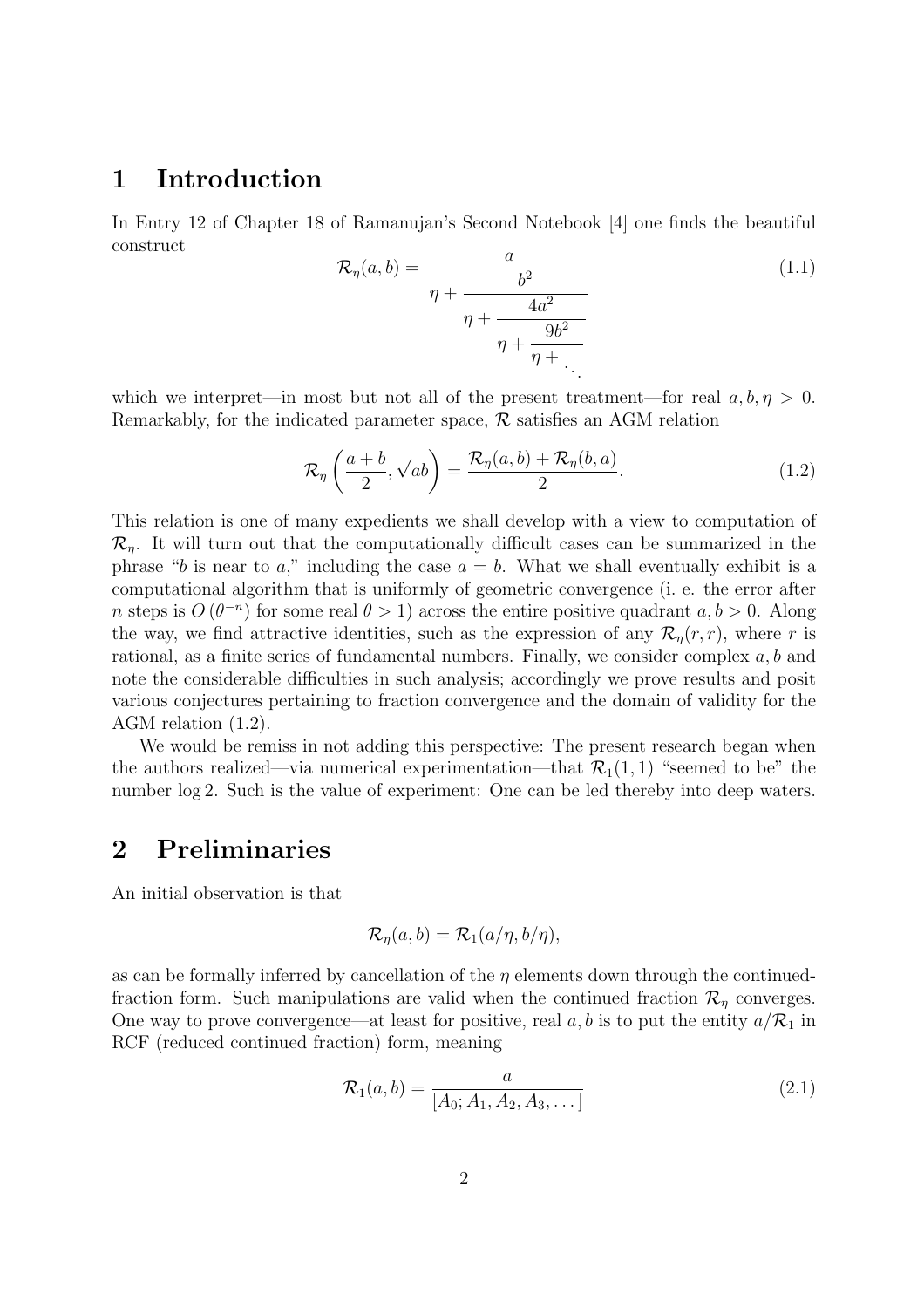$$
:= \frac{a}{A_0 + \frac{1}{A_1 + \frac{1}{A_2 + \frac{1}{A_3 + \dotsb}}}}
$$

where the elements  $A_i$  are all positive real. (We take the more restricted, classical mnemonic SCF (simple continued fraction) to denote the instance of an RCF where each  $A_i$  is a positive integer; in our present case, though, the  $A_i$  are not generally integers.) Inspection of Ramanujan's pattern for  $\mathcal R$  reveals that the RCF elements can be given explicitly:

$$
A_n = \frac{n!^2}{(n/2)!^4} 4^{-n} \frac{b^n}{a^n} \sim \frac{2}{\pi n} \frac{b^n}{a^n} \quad , \quad n \text{ even},
$$
  

$$
A_n = \frac{((n-1)/2!)^4}{n!^2} 4^{n-1} \frac{a^{n-1}}{b^{n+1}} \sim \frac{\pi}{2abn} \frac{a^n}{b^n} \quad , \quad n \text{ odd},
$$

where we have indicated also the asymptotic behavior of the  $A_n$ . This element representation leads immediately to

**Theorem 2.1:** For any positive real pair a, b the continued fraction  $\mathcal{R}_1(a, b)$  converges (to a finite limit).

Remark: In continued-fraction theory, there is the concept of converging on the extended complexes, including  $\infty$  (see Section 9), so we have emphasized a finite limit in Theorem 2.1.

**Proof:** It is know that an RCF with positive real elements converges to a finite limit iff  $\sum A_i$  diverges (this is the Seidel–Stern theorem [13, 14]). In our case, such divergence is evident for any choice of real  $a, b > 0$ .

Indeed, the divergence of  $\sum A_i$  is only logarithmic for  $a = b$ , and this is a true indication of slow convergence (we wax more quantitatively later). Sure enough, our interest in the computational aspect started with the question of how to rapidly evaluate

$$
\mathcal{R}(a) := \mathcal{R}_1(a,a)
$$

for positive real  $\alpha$  and thereby to prove some suspected identities. We shall later encounter a different continued fraction for  $\mathcal{R}(a)$ , as well as other computationally efficient constructs.

### 3 Sech-elliptic forms

Using connections between standard Jacobi theta functions  $\theta_2$ ,  $\theta_3$  and elliptic integrals we can establish various results, observing that the wonderful sech identities to follow stem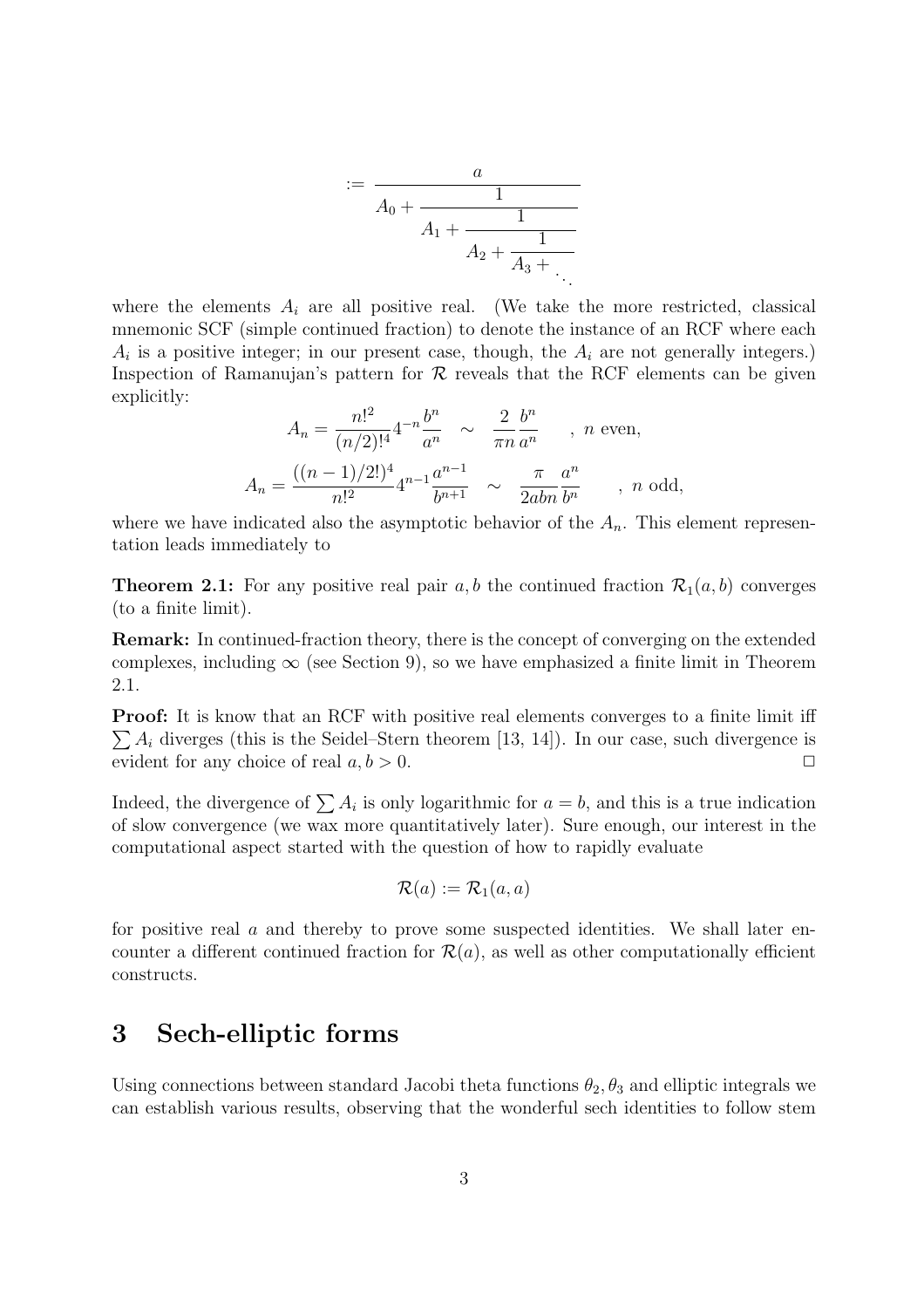from classical work of Rogers, Stieltjes, Preece, and of course Ramanujan [4] in which one may find the earlier work detailed. We start with

**Theorem 3.1:** For real  $y, \eta > 0$  and  $q := e^{-\pi y}$  we have

$$
\eta \sum_{k \in D} \frac{\text{sech}(k\pi y/2)}{\eta^2 + k^2} = \mathcal{R}_{\eta}(\theta_2^2(q), \theta_3^2(q)),
$$
  

$$
\eta \sum_{k \in E} \frac{\text{sech}(k\pi y/2)}{\eta^2 + k^2} = \mathcal{R}_{\eta}(\theta_3^2(q), \theta_2^2(q)),
$$

where  $D, E$  denote respectively the odd, even integers. Accordingly, the Ramanujan AGM identity (1.2) holds for positive triples  $\eta$ ,  $a, b$ .

Remark: The proof following for the AGM conclusion has been interpreted for certain complex  $a, b$  sometimes incorrectly in the literature (see Section 9). For the moment, we are stating the last, AGM part of Theorem 3.1 for positive reals  $a, b$ , with attention paid to complex parameters later in the present work. In the treatment of Berndt (see proof, following) the classical work of Stieltjes and Rogers is seen to imply the relevant (realparameter) continued fractions do converge and equal the sech series via certain integrals of Jacobi-elliptic functions. Similarly, [16] has fraction-integral equality theorems. Such results have not been completely applied for complex parameters, and this gives rise to a difficult, conjectural scenario we address in a later section.

Proof: The sech relations are proved—with somewhat different but equivalent notation in Berndt's treatment [4, Vol II, Ch. 18] of Ramanujan's Notebooks. As for the AGM identity, observe that for  $0 < b < a$  the assignments

$$
\theta_2(q)^2/\theta_3(q)^2 := b/a
$$

$$
\eta := \theta_2(q)^2/b
$$

are possible (since  $b/a \in [0,1)$ , see [7]) implicitly define q,  $\eta$ , and together with the Jacobi identities √

$$
\theta_2(q)^2 + \theta_3(q)^2 = \theta_3(\sqrt{q})^2,
$$
  

$$
2\theta_2(q)\theta_3(q) = \theta_2(\sqrt{q})^2
$$

and the sech sums above yield

$$
\mathcal{R}_1\left(\theta_3(q)^2/\eta,\theta_2(q)^2/\eta\right)+\mathcal{R}_1\left(\theta_2(q)^2/\eta,\theta_3(q)^2/\eta\right)=2\mathcal{R}_1\left(\theta_3(\sqrt{q})^2/(2\eta),\theta_2(\sqrt{q})^2/(2\eta)\right)
$$

and so the AGM identity (1.2) holds for any positive reals  $a > b$ . The case  $0 < a < b$  is handled symmetrically, starting with  $\theta_2(q)^2/\theta_3(q)^2 := a/b$ , or via the  $\theta$ -transform.  $\Box$ 

These sech series can be used in turn to establish two evaluation series involving the standard elliptic integral K: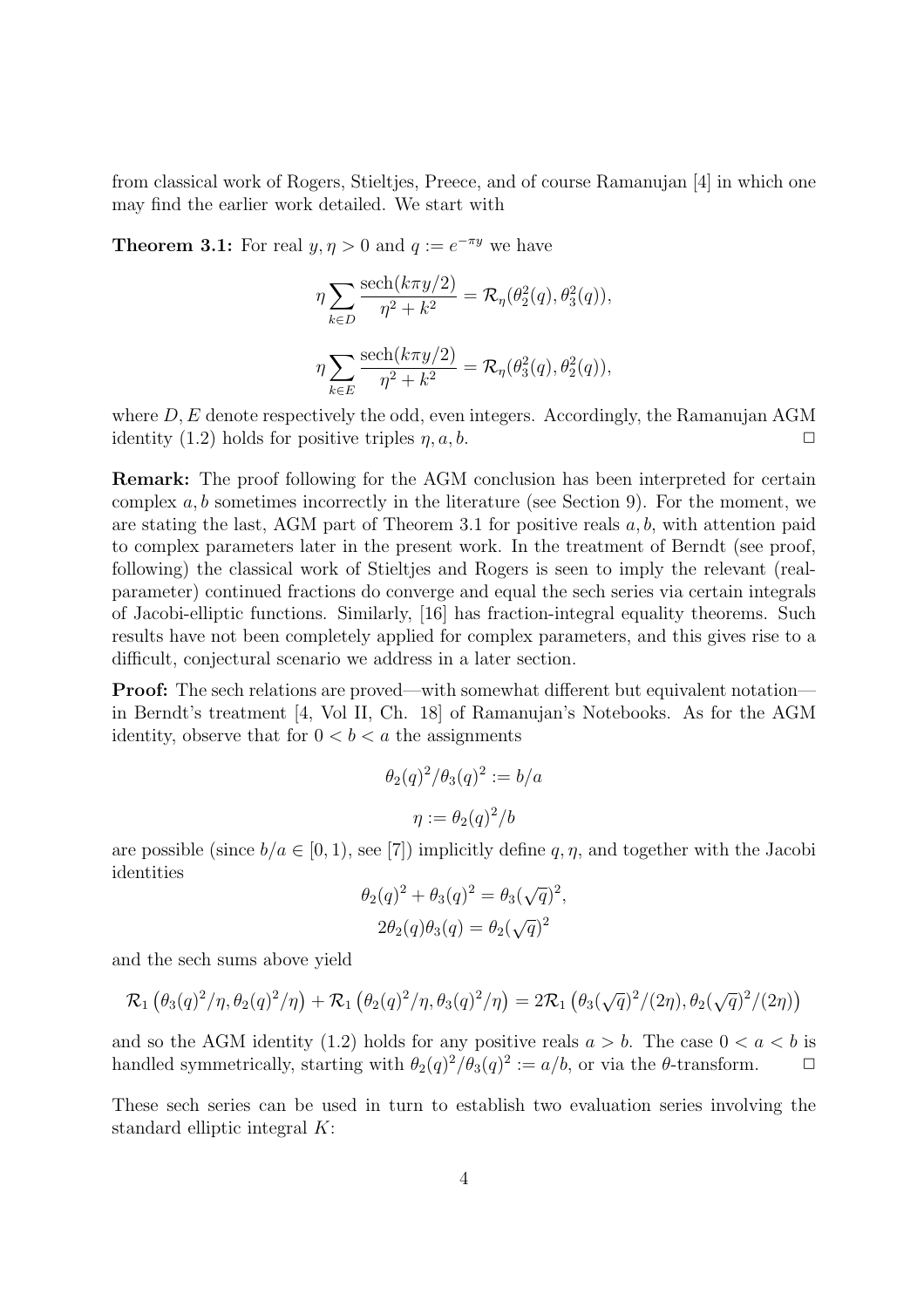**Theorem 3.2:** In what follows we intend  $K := K(k)$ ,  $K' := K(k')$  with  $k' := \sqrt{1 - k^2}$ . For real  $0 < b < a$  and  $k := b/a$  we have

$$
\mathcal{R}_1(a,b) = \frac{\pi a K}{2} \sum_{n \in \mathbb{Z}} \frac{\text{sech}\left(n \pi \frac{K'}{K}\right)}{K^2 + \pi^2 a^2 n^2}.
$$
\n(3.1)

On the other hand, for  $0 < a < b$  and  $k := a/b$  we have

$$
\mathcal{R}_1(a,b) = 2\pi bK \sum_{n \in D} \frac{\text{sech}\left(n\pi \frac{K'}{2K}\right)}{4K^2 + \pi^2 b^2 n^2}.
$$
\n(3.2)

**Proof:** The two series here follow from the assignments  $\theta_3^2(q)/\eta := \max(a, b), \theta_2^2(q)/\eta :=$  $\min(a, b)$  and classical relations

$$
e^{-\pi K'/K} = q, \quad K = \frac{\pi}{2} \theta_3(q)^2
$$

inserted into the appropriate sech identities from Theorem 3.1.  $\Box$ 

The sech-elliptic series (3.1), (3.2) do allow for rapid computation of  $\mathcal{R}_1(a, b)$  when b is not too near to a. Indeed, to get D good digits for  $\mathcal{R}_1$  one requires  $O(DK/K')$  summands. So, yet another motive for the present analysis was the problem of slow convergence of the sech-elliptic form for  $b \approx a$ .

Note that we also have attractive evaluations such as

$$
\mathcal{R}_1\left(1, \frac{1}{\sqrt{2}}\right) = \frac{\pi}{2} K(1/\sqrt{2}) \sum_{n \in \mathcal{Z}} \frac{\text{sech}(n\pi)}{K^2(1/\sqrt{2}) + n^2 \pi^2},
$$

where we remind ourselves that  $K(1)$ √  $\overline{2}$ ) =  $\Gamma^2(1/4)/(4\sqrt{\pi})$  [7], with similar series for  $\mathcal{R}_1(1,k_N)$  at the N-th singular value as discussed in [6]. A similar relation for  $\mathcal{R}_1\left(\frac{1}{\sqrt{N}}\right)$  $\frac{1}{2}$ , 1 obtains via (3.2), and via the AGM relation (1.2), yields in turn the oddity

$$
\mathcal{R}_1\left(\frac{1+\sqrt{2}}{2\sqrt{2}},\frac{1}{2^{1/4}}\right) = \pi K(1/\sqrt{2}) \sum_{n\in\mathcal{Z}} \frac{\text{sech}(n\pi/2)}{4K^2(1/\sqrt{2}) + n^2\pi^2}.
$$

## 4 Relations for  $\mathcal{R}(a)$

Recalling that  $\mathcal{R}(a) := \mathcal{R}_1(a, a)$  we next derive relations for the problematic cases  $b = a$ . Interpreting (3.1) as a Riemann-integral relation in the limit  $b \to a^-$ , we have (for  $a > 0$ )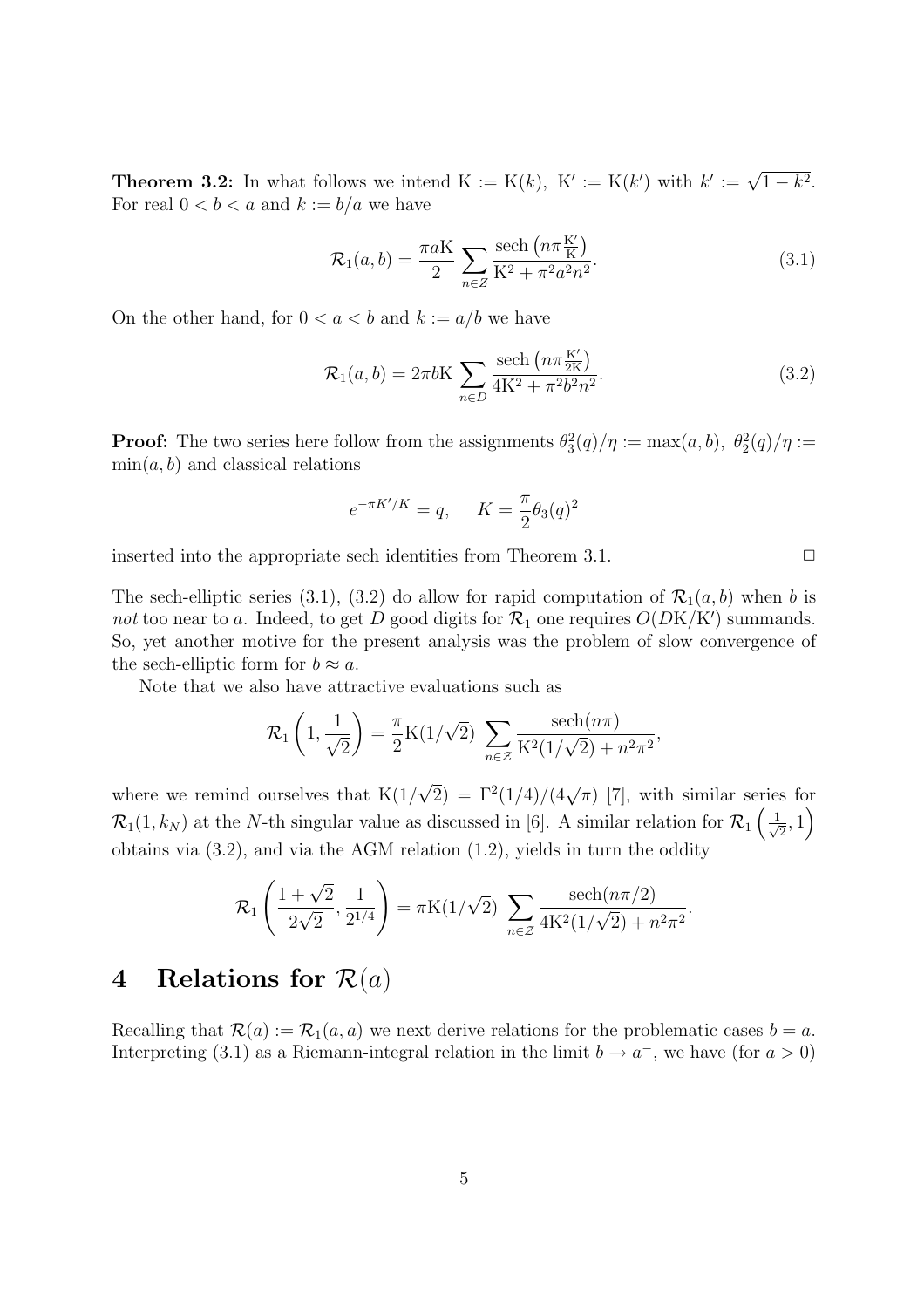a slew of relations involving the digamma function  $\psi := \Gamma'/\Gamma$  [15, 1] and the Gausshypergeometric  $F$ , here presented in an order that can be serially derived:

$$
\mathcal{R}(a) = \int_0^\infty \frac{\text{sech}\left(\frac{\pi x}{2a}\right)}{1+x^2} dx = 2 a \sum_{k=1}^\infty \frac{(-1)^{k+1}}{1+(2k-1)a}
$$
  
=  $\frac{1}{2} \left( \psi \left( \frac{3}{4} + \frac{1}{4a} \right) - \psi \left( \frac{1}{4} + \frac{1}{4a} \right) \right)$   
=  $\frac{2a}{1+a} F \left( \frac{1}{2a} + \frac{1}{2}, 1; \frac{1}{2a} + \frac{3}{2}; -1 \right)$   
=  $2 \int_0^1 t^{1/a} (1+t^2)^{-1} dt = \int_0^\infty e^{-x/a} \text{sech}(x) dx.$ 

The first series representation or the t-integral can be used to establish a recurrence

$$
\mathcal{R}(a) = \frac{2a}{1+a} - \mathcal{R}\left(\frac{a}{1+2a}\right),
$$

while known relations for the digamma  $[1, 15]$  can be used—with some symbolic care—to derive

$$
\mathcal{R}(a) = \frac{\pi}{2} \sec \frac{\pi}{2a} - 2 \frac{a^2 (1 + 8a - 106a^2 + 280a^3 + 9a^4)}{1 - 12a + 25a^2 + 120a^3 - 341a^4 - 108a^5 + 315a^6} + C(a)
$$
 (4.1)

where

$$
C(a) = \frac{1}{2} \sum_{n \ge 1} (\zeta(2n+1) - 1) \frac{(3a-1)^{2n} - (a-1)^{2n}}{(4a)^{2n}}
$$

is a "rational-zeta" series as analyzed in [8]. Note that this representation of  $\mathcal{R}(a)$ , while allowing rapid convergence for some a, has sec poles, some of which are cancelled by the rational function. In any case we require  $a > 1/9$  for convergence of the rational-zeta sum. However, as a computational matter, the recurrence relation above can generally be used to force convergence of such a rational-zeta series.

The hypergeometric form above is of special interest, for there is the Gauss continued fraction for  $F(\gamma, 1; 1 + \gamma; -1)$ , as discussed in [5]. Without belaboring the reader with details, we simply give a relevant RCF form, which form will later prove useful in convergence analysis:

$$
F(\gamma, 1; 1 + \gamma; -1) = [\alpha_1, \alpha_2, \dots]
$$
  
= 
$$
\frac{1}{\alpha_1 + \frac{1}{\alpha_2 + \frac{1}{\alpha_3 + \frac{1}{\alpha_4 + \dots}}}}
$$
 (4.2)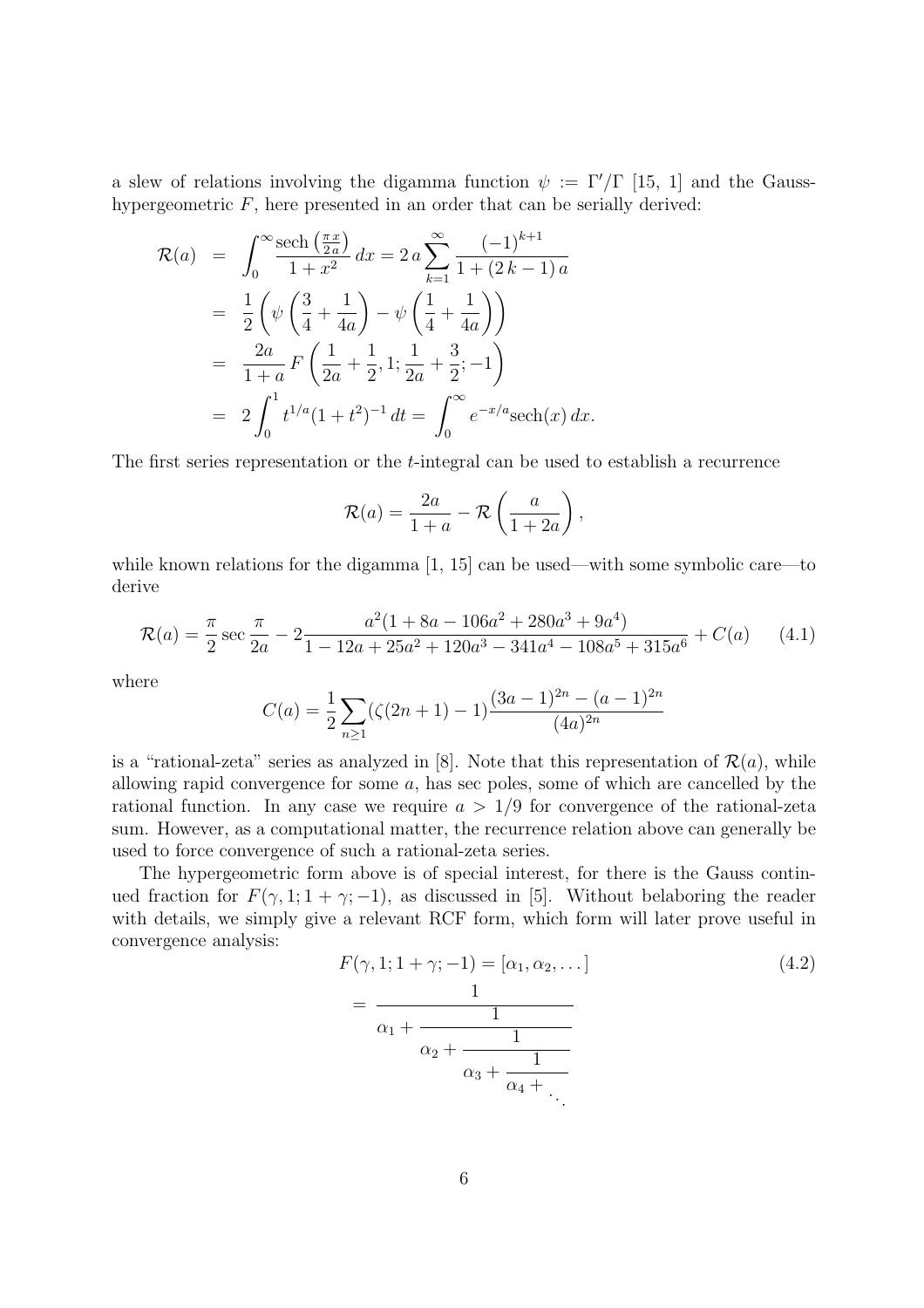where  $\alpha_1 = 1$  and

$$
\alpha_n = ((n-1)/2)!)^{-2} \gamma (n-1+\gamma) \prod_{j1}^{(n-3)/2} (j+\gamma)^2; \ n = 3, 5, 7, \dots
$$

$$
\alpha_n = \frac{1}{\gamma} (n/2 - 1)!^2 (n-1+\gamma) \prod_{j1}^{n/2-1} (j+\gamma)^{-2}; \ n = 2, 4, 6, \dots
$$

An interesting aspect of formal analysis is based upon the first sech-integral form above for  $\mathcal{R}(a)$ . Expanding said integral formally, and using a representation of the Euler number  $E_{2n} = (-1)^n \int_0^\infty \operatorname{sech}(\pi x/2) x^{2n} dx$ , one obtains

$$
\mathcal{R}(a) \sim \sum_{n\geq 0} E_{2n} a^{2n+1},
$$

where we are indicating an asymptotic series of *zero* radius of convergence. (It is a classic theorem of Borel [15, 6] that for every real sequence  $(a_n)$  there exists a  $C_{\infty}$  function f on R such that  $f^{(n)}(0)a_n$ . It is possible to give expressions for the asymptotic error:

$$
\left| \mathcal{R}(a) - \sum_{n=1}^{N-1} E_{2n} a^{2n+1} \right| \le |E_{2N}| a^{2N+1},
$$

[6, 9], but it is also interesting is to employ Pad´e approximants to the formal asymptotic series. It turns out that the oft-stated success of the Padé approach is exemplified well in our case. Indeed, if one takes the unique  $(3, 3)$  Padé form (meaning numerator and denominator of  $\mathcal{R}(a)/a$  each have degree 3 in the variable  $a^2$ ) we obtain

$$
\mathcal{R}(a) \approx a \frac{1 + 90 a^2 + 1433 a^4 + 2304 a^6}{1 + 91 a^2 + 1519 a^4 + 3429 a^6}.
$$

Even this simple approximant is remarkably good for small a; e.g., yielding  $\mathcal{R}(1/10) \approx$ 0.09904494 which is correct to the implied precision. For something like  $\mathcal{R}(1/2)$  and the (30, 30) Padé approximant—so that numerator and denominator have degree 30 in  $a^2$  one obtains 4 good digits. Though the convergence rate is slower for larger a, the method does give rapid means of, say, graphing the R function to reasonable precision.

Having briefly discussed a formal expansion at  $a = 0$ , can one establish an asymptotic form for large a? The answer is yes—except that through a typical development for asymptotic forms we are rewarded with more, namely a convergent expansion for all asymptotic forms we are rewarded with more, namely a convergent expansion for all  $a > 1$ . Using our second sech integral  $\mathcal{R}(a) = \int_0^\infty e^{-x/a}$ sech $x dx$  we can again use the Euler numbers and known Hurwitz-zeta evaluations of sech-power integrals for odd powers to obtain a convergent series valid at least for real  $a > 1$ :

$$
\mathcal{R}(a) = \frac{\pi}{2} \sec\left(\frac{\pi}{2a}\right) - 2 \sum_{m \in D^{+}} \frac{\eta(m+1)}{a^m}
$$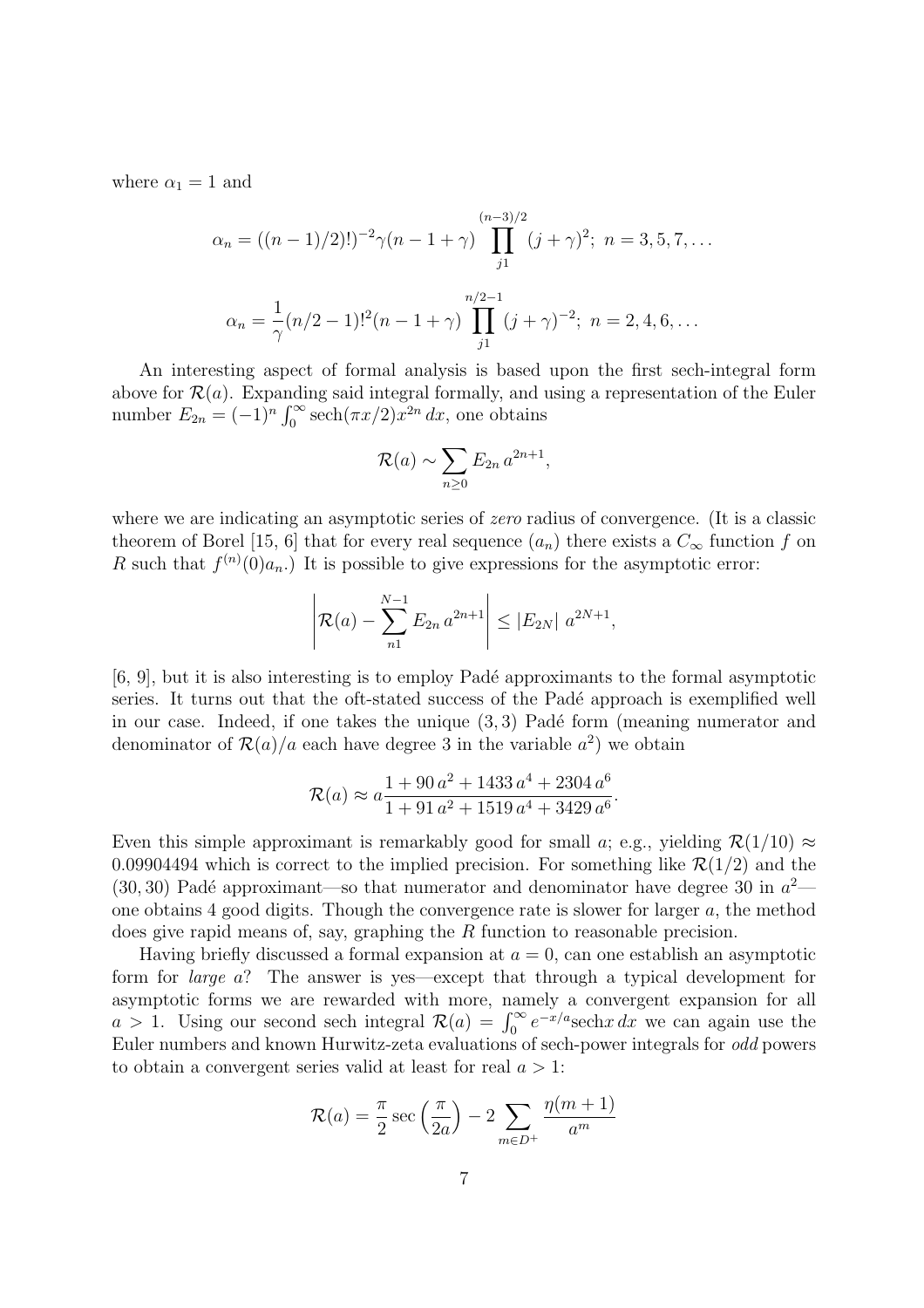$$
=2\sum_{k\geq 0}\eta(k+1)\left(\frac{-1}{a}\right)^k\tag{4.3}
$$

where  $D^+$  denotes the positive odd integers and  $\eta(s) := 1/1^s - 1/3^s + 1/5^s - \dots$  (this standard alternating zeta function  $\eta$  not to be confused with Ramanujan's  $\eta$  parameter). Remarkably, we find that the leading terms for large a involve the Catalan constant  $G := \eta(2)$  as

$$
\mathcal{R}(a) = \frac{\pi}{2} - \frac{2G}{a} + \frac{\pi^3}{16a^2} - \dots,
$$

a development certainly difficult to infer by casual inspection of the Ramanujan fraction. (Even the asymptote  $\mathcal{R}(\infty) = \pi/2$  is difficult to so infer, although such is clear from various of the previous representations for  $\mathcal{R}(a)$ .)

Using recurrence relations together with various expansions we have derived yields certain results pertaining to the derivatives of  $\mathcal{R}$ , notably

$$
\mathcal{R}'(1) = 8(1 - G),
$$
  

$$
\mathcal{R}'(1/2) = \pi^2/24.
$$

To close this section we note that a peculiar property of the digamma  $\psi$  leads to a general, exact evaluation of the imaginary part of  $\mathcal{R}(a)$  when a lies on the circle  $C_{1/2}$  :=  ${z : |z - 1/2| = 1/2}$  in the complex plane. Because imaginary parts of certain digamma evaluations can be expressed in closed form [1, 15], we have, for  $a \in C_{1/2}$  and  $y := i(1-1/a)$ (which  $y$  is therefore real)

Im(
$$
\mathcal{R}(a)
$$
) =  $-\frac{1}{y} + \frac{\pi}{2}$  cosech $\left(\frac{\pi y}{2}\right)$ .

Thus we have an elementary form for  $\text{Im}(\mathcal{R})$  on a certain continuum set. Admittedly we have not yet discussed convergence for complex parameters in depth; we do that later in Section 9.

#### 5 The  $R$  function at rational arguments

From the first summation in the  $\mathcal{R}(a)$ -relations in the beginning of Section 4 we have, for positive integers p, q.

$$
\mathcal{R}\left(\frac{p}{q}\right) = 2p\left(\frac{1}{q+p} - \frac{1}{q+3p} + \frac{1}{q+5p} - \dots\right),\,
$$

which is essentially in the form of a particular  $L$ -function. One way to evaluate  $L$ -functions in finite form is to apply Fourier-transform techniques to pick out the correct terms from a general logarithmic series. (We note that an equivalent, elementary form for the digamma at rational arguments is a celebrated result of Gauss.) In our case

$$
\mathcal{R}\left(\frac{p}{q}\right) = \sum_{0 < \text{ odd } k < 4p} e^{-2\pi i k (q+p)/(4p)} \left( -\log(1 - e^{2\pi i k/(4p)}) - \sum_{n=1}^{q+p-1} e^{2\pi i k n/(4p)}/n) \right).
$$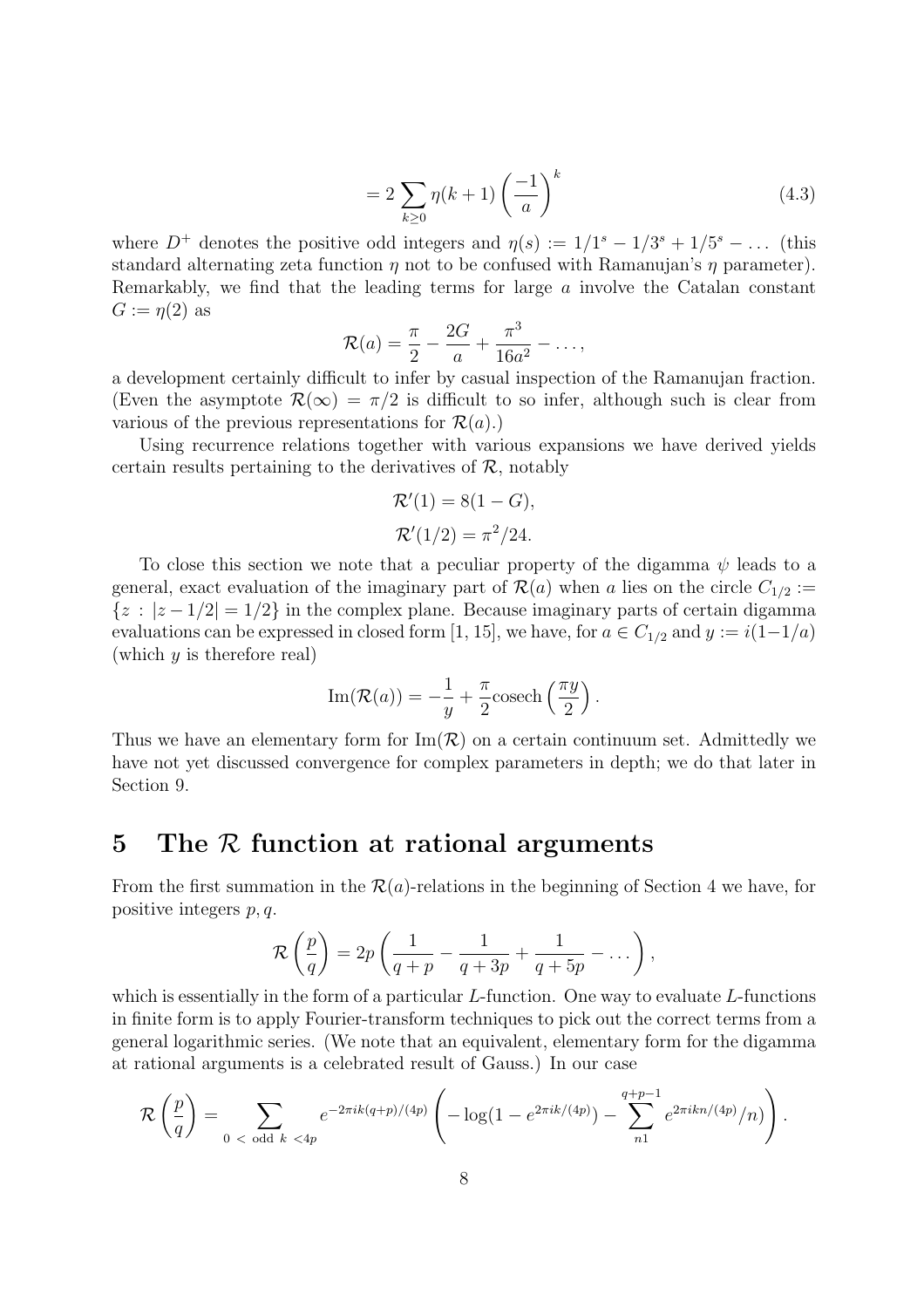After various simplifications, especially forcing everything to be real-valued, we arrive at a finite series in fundamental numbers, namely

$$
\mathcal{R}\left(\frac{p}{q}\right) = -2p \sum_{n=1}^{p+q-1} \frac{1}{n} \left(\delta_{n \equiv p+q \mod 4p} - \delta_{n \equiv 3p+q \mod 4p}\right)
$$
(5.1)

$$
-2\sum_{0 \text{ odd } k < 2p} \left( \cos\left(\frac{(p+q)k\pi}{2p}\right) \log\left(2\sin\left(\frac{\pi k}{4p}\right)\right) - \pi \left(\frac{1}{2} - \frac{k}{4p}\right) \sin\left(\frac{(p+q)k\pi}{2p}\right) \right).
$$

Note that when  $q = 1$ , that is we seek  $\mathcal{R}(p)$  for some integer p, the first, rational sum vanishes. The manifestly finite series (5.1) (of  $O(p+q)$  total terms) leads quickly to exact evaluations such as

$$
\mathcal{R}(1/4) = \frac{\pi}{2} - \frac{4}{3}, \qquad \mathcal{R}(1/3) = 1 - \log 2,
$$
  

$$
\mathcal{R}(1/2) = 2 - \pi/2, \qquad \mathcal{R}(2/3) = 4 - \frac{\pi}{\sqrt{2}} - \sqrt{2}\log(1 + \sqrt{2}),
$$
  

$$
\mathcal{R}(1) = \log 2, \qquad \mathcal{R}(3/2) = \pi + \sqrt{3}\log(2 - \sqrt{3}),
$$
  

$$
\mathcal{R}(2) = \sqrt{2}\left\{\frac{\pi}{2} - \log(1 + \sqrt{2})\right\}, \qquad \mathcal{R}(3) = \frac{\pi}{\sqrt{3}} - \log 2,
$$

and, of course, many other attractive forms. It is not hard to establish from the finite series  $(5.1)$  that for positive integer  $Q$  one has

$$
\mathcal{R}(1/q) = \text{rational } + (-1)^{(q-1)/2} \log 2; \ q \text{ odd},
$$
  

$$
\mathcal{R}(1/q) = \text{rational } + (-1)^{q/2} \pi/2; \ q \text{ even}.
$$

These facts can also be derived on knowledge of  $\mathcal{R}(1) = \log 2$ ,  $\mathcal{R}(1/2) = 2 - \pi/2$  and the recurrence  $\overline{a}$  $\mathbf{r}$  $\mathbf{r}$ 

$$
\mathcal{R}\left(\frac{1}{q}\right) = \frac{2}{q-1} - \mathcal{R}\left(\frac{1}{q-2}\right).
$$

On the other hand, one of the more alluring integer-argument evaluations involves the On the other hand, one of the<br>golden mean  $\tau = (1+\sqrt{5})/2$ , as

$$
\mathcal{R}(5) = \frac{\pi}{\sqrt{\tau\sqrt{5}}} + \log 2 - \sqrt{5} \log \tau,
$$

although such evaluations—stemming from (5.1)—can involve quite delicate symbolic manipulations. We have not analyzed the possibility of evaluating  $\mathcal{R}(a)$  for *irrational* a via the expedient of approximating  $\alpha$  first via high-resolution rationals, and then using  $(5.1)$ , although such a development would be of both computational and theoretical interest.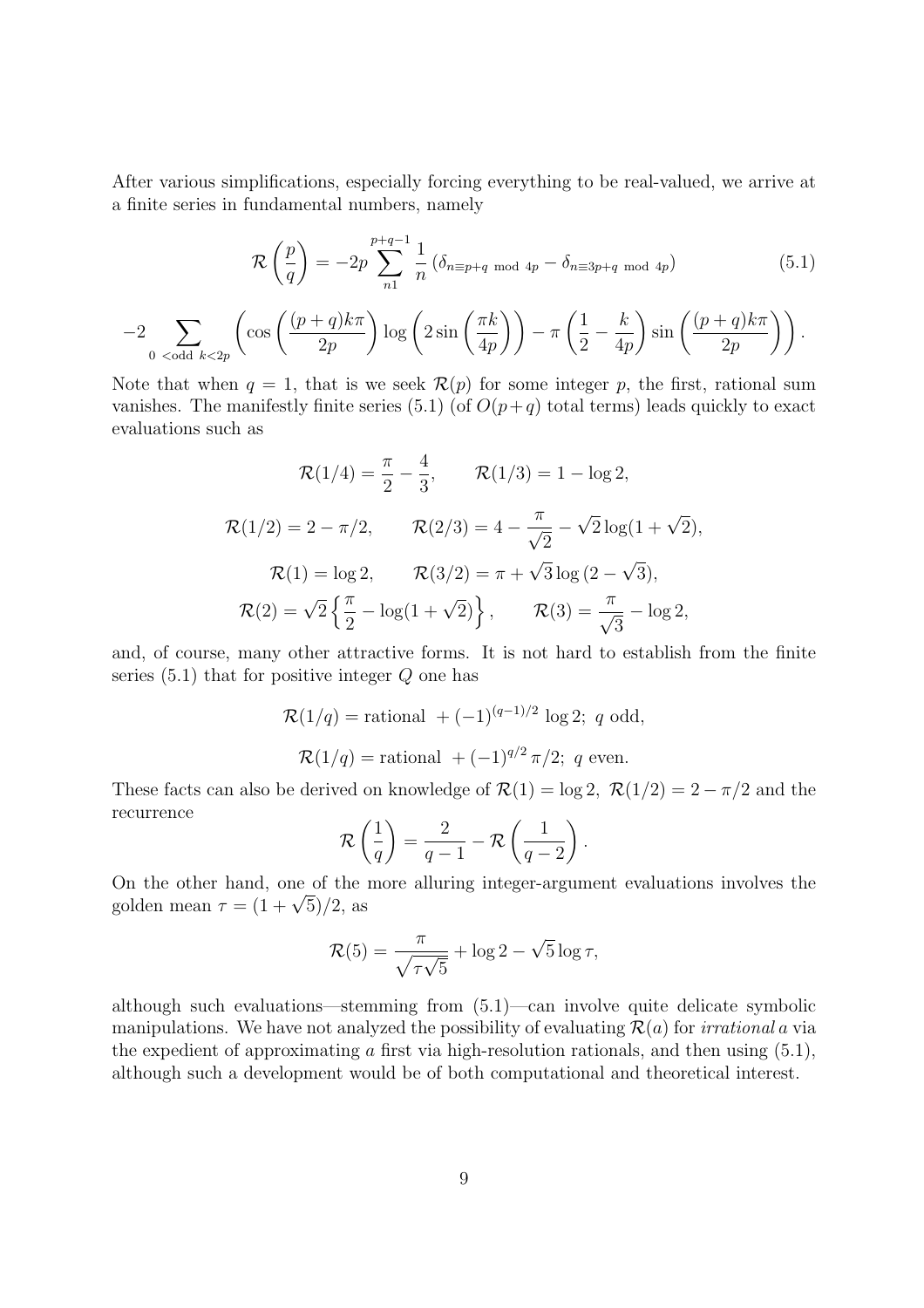Incidentally, armed with exact knowledge of  $\mathcal{R}(p/q)$  we find some interesting Gaussfraction results, in the form of rational multiples of  $F(\gamma, 1; 1 + \gamma; -1) = [\alpha_1, \alpha_2, \dots]$ , for example on the basis of (4.2) we have

$$
\mathcal{R}(1) = \log 2 = \frac{1}{1 + \frac{1}{2 + \frac{1}{3 + \frac{1}{1 + \dots}}}},
$$

but alas the beginnings of this continued fraction are misleading; subsequent elements  $a_n$ go according to

$$
\log 2 = [1, 2, 3, 1, 5, \frac{2}{3}, 7, \frac{1}{2}, 9, \frac{2}{5}, \dots],
$$

being as  $\alpha_n = n$ ,  $4/n$  respectively as n is odd, even. Similarly, one can derive

$$
2 - \log 4 = [1^3, r_2, 2^3, r_4, 3^3, r_6, 4^3, \dots],
$$

where the even-indexed fraction elements  $r_{2n}$  are certain rationals. Though these RCFs are not SCFs (integer elements), still the growths of the  $\alpha_n$  provide a clue to the convergence rate, which rate we study in a subsequent section.

## 6 Transformation of  $\mathcal{R}_1(a, b)$

There is one remaining avenue that must be traversed in order to provide a uniformly rapid evaluation scheme for  $\mathcal{R}_1(a, b)$  with a, b positive real. We have mentioned that the sech-elliptic series (3.1) (also (3.2)) will converge slowly when  $b \approx a$ , yet in Sections 4,5 we successfully addressed the case  $b = a$ . So, we now proceed to establish a series representation for the case that  $b < a$  but b is very near to a. We employ the wonderful fact that sech is its own Fourier transform, in that

$$
\int_{-\infty}^{\infty} e^{i\gamma x} \mathrm{sech}(\lambda x) \, dx = \frac{\pi}{\lambda} \mathrm{sech} \frac{\pi \gamma}{2\lambda}.
$$

Using this relation, one can perform a Poisson transform of the sech-elliptic series (3.1). The success of the transform depends on knowing

$$
I(\lambda, \gamma) = \int_{-\infty}^{\infty} \frac{\text{sech}\lambda x}{1 + x^2} e^{i\gamma x} dx.
$$

One may write down a differential equation with source:

$$
-\frac{\partial^2 I}{\partial \gamma^2} + I = \frac{\pi}{\lambda} \text{sech} \frac{\pi \gamma}{2\lambda}
$$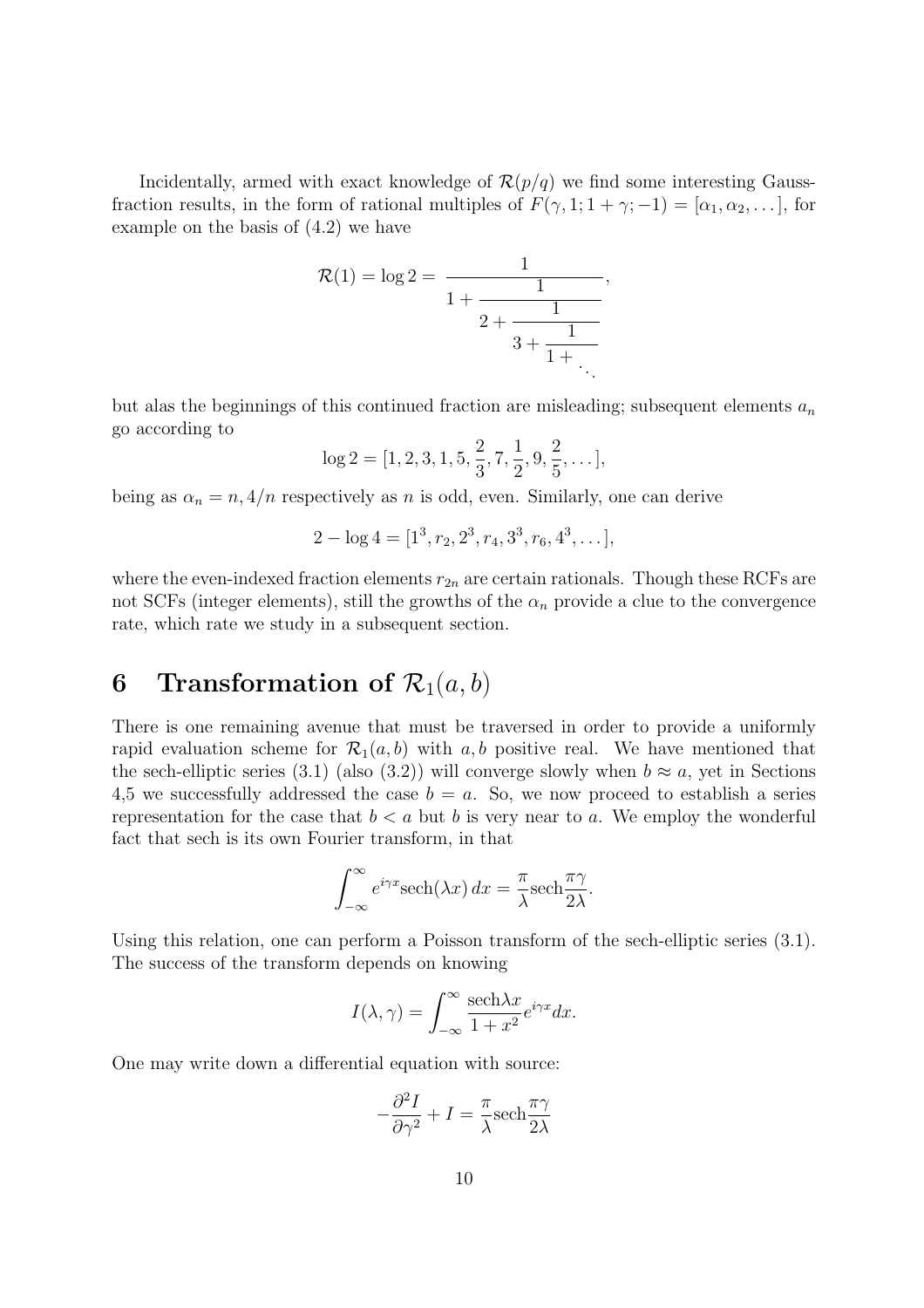and solve this—after some delicate machinations, such as casting  $I$  as a Fourier integral and solving for the transform of  $I$ —to yield

$$
I(\lambda, \gamma) = \frac{\pi}{\cos \lambda} e^{-\gamma} + \frac{2\pi}{\lambda} \sum_{d \in D^+} \frac{(-1)^{(d-1)/2} e^{-\pi d \gamma/(2\lambda)}}{1 - \pi^2 d^2/(4\lambda^2)}.
$$

where  $D^+$  denotes the positive odd integers. In the event that  $\lambda = \pi D/2$  for some odd  $D$ , the  $1/\cos$  pole conveniently cancels a corresponding pole in the summation, and the result can be inferred either by avoiding  $d = D$  in the sum and inserting a precise residual term

$$
\Delta I = \pi (-1)^{(D-1)/2} e^{-\gamma} (\gamma + 1/2) / \lambda,
$$

or more simply by taking a numerical limit as  $\lambda \to \pi D/2$ . When  $\gamma \to 0$  we can recover from the sum, via analytic relations for  $\psi(z)$ , the  $\psi$ -function form of the integral of  $(\text{sech}\lambda x)/(1+x^2)$ . Via the Poisson transformation of (3.1) we thus obtain, for  $0 < b < a$ ,

$$
(6.1)
$$

$$
\mathcal{R}_1(a,b) = \mathcal{R}\left(\frac{\pi a}{2K'}\right) + \frac{\pi}{\cos\frac{K'}{a}}\frac{1}{e^{2K/a} - 1} + 8\pi aK'\sum_{d \in D^+} \frac{(-1)^{(d-1)/2}}{4K'^2 - \pi^2 d^2 a^2} \frac{1}{e^{\pi dK/K'} - 1},
$$

where  $k := b/a$ ,  $K := K(k)$ ,  $K' := K(k')$ , and  $D^+$  again denotes the positive odd integers. A similar Poisson transform obtains from  $(3.2)$  in the case  $b > a$ . Such transformations appear recondite, but we have achieved what we desired: Convergence is rapid for  $b \approx a$ .

# 7 Convergence results for real parameters

For an RCF of the form  $x = [a_0, a_1, \dots]$  (so that each  $a_i$  is nonnegative real but not necessarily an integer) one has the usual recurrence relations for convergents

$$
p_n = a_n p_{n-1} + p_{n-2},
$$
  

$$
q_n = a_n q_{n-1} + q_{n-2},
$$

with  $(p_0, p_{-1}, q_0, q_{-1}) := (a_0, 1, 1, 0)$ . We also have the approximation rule

$$
\left| x - \frac{p_n}{q_n} \right| < \frac{1}{q_n q_{n+1}},
$$

so that convergence rates can be bounded by virtue of the growth of the  $q_n$ . One may iterate the recurrence in various ways, obtaining for example

$$
q_n = (1 + a_n a_{n-1} + a_n/a_{n-2})q_{n-2} - (a_n/a_{n-2})q_{n-4}
$$

which relation involving all even or all odd indices on the q. An immediate application is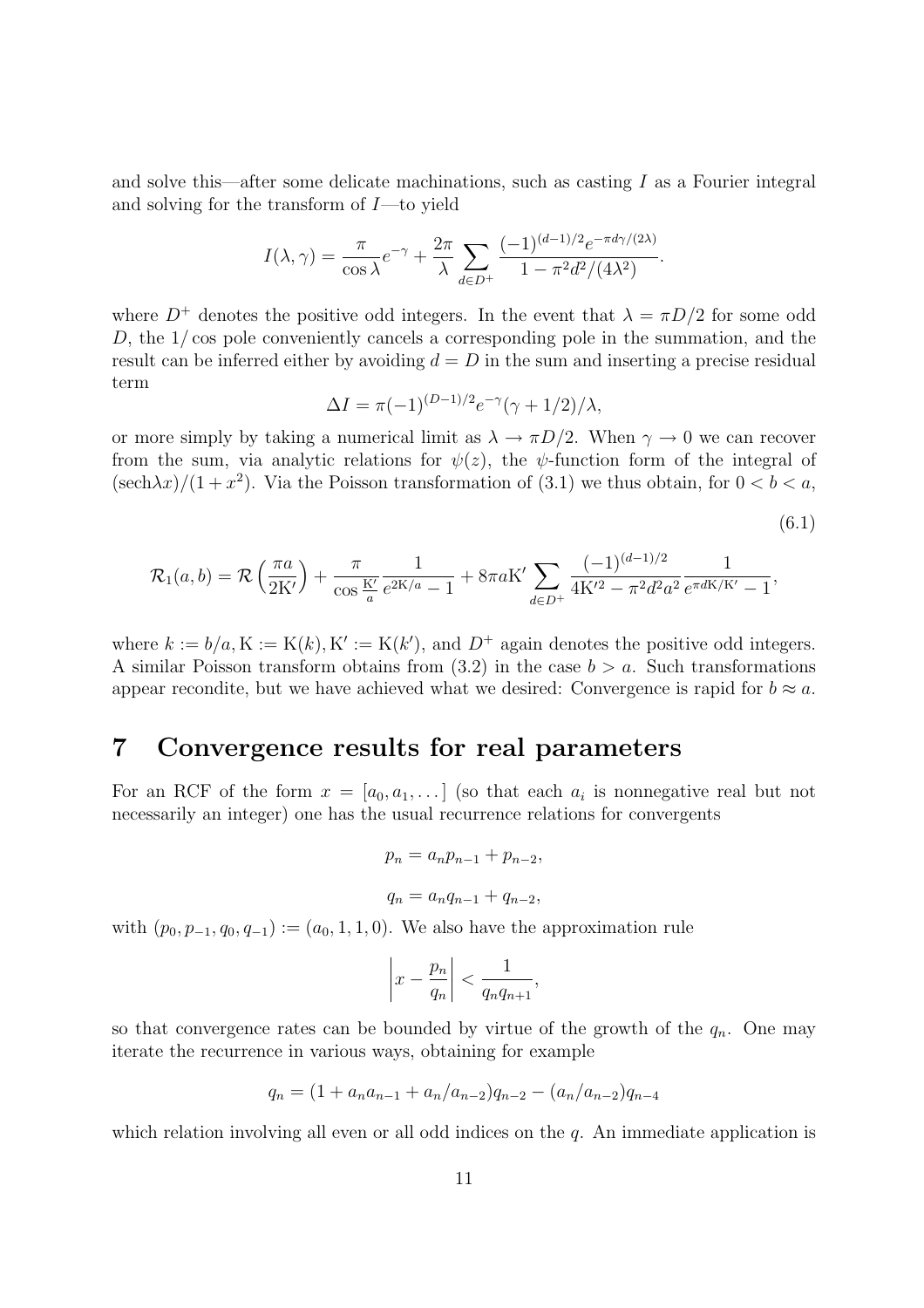**Theorem 7.1:** For the RCF form of the Gauss continued fraction,  $F(\gamma, 1; 1 + \gamma; -1) =$  $[\alpha_1, \alpha_2, \ldots]$ , and for  $\gamma > 1/2$  we have

$$
\left|F - \frac{p_n}{q_n}\right| < \frac{c}{8^{n/2}},
$$

where c is an absolute constant.

**Remark:** One can likely obtain sharper bounds, or better  $\gamma$ -dependent bounds. We intend here just to show geometric convergence; i.e. that the number of good digits grows at least linearly in the number of iterates. Also note that for the  $\mathcal{R}(a)$  evaluation of interest,  $\gamma = 1/2 + 1/(2a)$  so that the condition on  $\gamma$  is natural.

**Proof:** From the element assignments following  $(4.2)$  we have

$$
\alpha_n \alpha_{n-1} = \frac{4}{(n-1)^2} (n-1+\gamma)(n-2+\gamma); \ n \text{ odd } > 1,
$$
  

$$
\alpha_n \alpha_{n-1} = \frac{1}{(n/2-1+\gamma)^2} (n-1+\gamma)(n-2+\gamma); \ n \text{ even }.
$$

We also have  $q_1 = 1$ ,  $q_2 = 1 + 1/\gamma > 2$  so that for sufficiently large *n* we have

$$
\alpha_n \alpha_{n-1} + 1 > 4, 2
$$

respectively as n is odd, even. From  $q_n > (\alpha_n \alpha_{n-1} + 1)q_{n-2}$  the desired bound follows.

It is appropriate here to mention a clever computational acceleration for Gauss continued fractions, as described in [5, 2, 14]. Consider the previously displayed Gauss continued fraction  $\log 2 = [1, 2, 3, 1, 5, 2/3, \dots]$ . Generally a "tail"  $t_N$  of this construct, meaning a subfraction starting from the N-th element, runs like so:

$$
t_N := \frac{1}{\frac{4}{N} + \frac{1}{N+1 + \frac{1}{\frac{4}{N+2} + \frac{1}{N+3 + \dots}}}}.
$$

But—and here is the clever idea from the literature—this tail  $t_N$  should be near to the periodic continued fraction  $[4/N, N, 4/N, N, \ldots] = N(\sqrt{2} - 1)/2$ . This suggest that if we are evaluating the Gauss continued fraction and we stop at element  $4/N$ , this one we are evaluating the Gauss continued fraction and we stop at element  $4/N$ , this one<br>element should be replaced by  $2(1+\sqrt{2})/N$ . Indeed, in our own numerical experiments, this expedient always adds a few digits of precision. What is more, as suggested in [14], there are higher-order manifestations of this idea; e.g., the use of longer periods for the tail subfraction. As the reference shows via experimentation, the acceleration can become significant. Note also that our companion treatment [10] describes a similar speedup for the  $R$  continued fraction itself, even when parameters are allowed to become complex.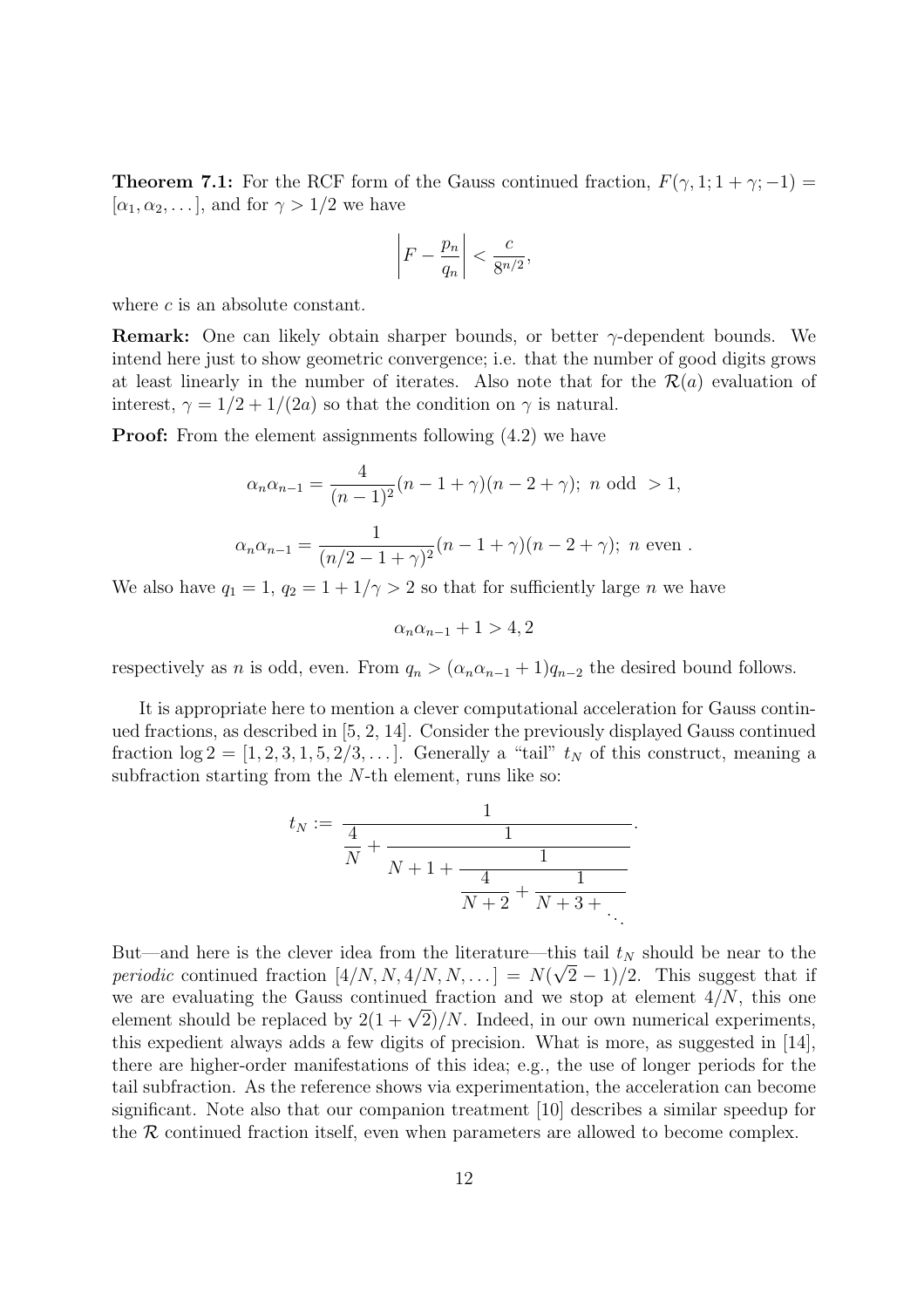Now to the convergence of the RCF arising from Ramanujan's original construct, namely

$$
\frac{a}{\mathcal{R}_1(a,b)} = [A_0; A_1, A_2, A_3, \dots],
$$

with the  $A_i$  defined subsequent to (2.1). It turns out that the  $q_n$  convergents consist of linear combinations of terms  $a^i b^j$  where i, j are even integers, and certain terms with explicit coefficients can be isolated, leading to

$$
q_n \ge 1 + \frac{b^{n-2}}{a^n} \prod_{m \text{ even}}^n (1 - 1/m)^2 > 1 + \frac{1}{2n} \frac{b^{n-2}}{a^n} \quad ; n \text{ even},
$$
  

$$
q_n \ge 1/b^2 + \frac{a^{n-1}}{b^{n+1}} \prod_{m \text{ even}}^{n-1} (m/(m+1))^2 > 1/b^2 + \frac{1}{n} \frac{a^{n-1}}{b^{n+1}} \quad ; n \text{ odd}.
$$

Such observations lead to a convergence theorem for the original Ramanujan construct, as

**Theorem 7.2:** For the Ramanujan RCF,  $a/R_1(a, b) = [A_0; A_1, A_2, A_3, \dots]$ , we have for positive reals  $b > a$  $\overline{a}$  $\overline{a}$ 

$$
\left|\frac{a}{\mathcal{R}_1(a,b)} - \frac{p_n}{q_n}\right| < \frac{2nb^4}{(b/a)^n},
$$

while for positive reals  $a > b$  we have

$$
\left|\frac{a}{\mathcal{R}_1(a,b)} - \frac{p_n}{q_n}\right| < \frac{nb/a}{(a/b)^n}.
$$

Remark: Again it should be possible to prove sharper bounds, our motive here being merely to establish essential geometric convergence of the literal continued fraction when a, b are not near each other.

**Proof:** The given approximation bounds follow directly upon inspection of the products  $q_nq_{n+1}$ .

As we previously have intimated, convergence for  $a = b$  is slow. What we can prove is

**Theorem 7.3:** For real  $a > 0$  the Ramanujan RCF,  $a/R(a)$ , has

$$
\left|\frac{a}{\mathcal{R}(a)} - \frac{p_n}{q_n}\right| < \frac{c(a)}{n^{h(a)}},
$$

where  $c(a)$ ,  $h(a)$  are *n*-independent, positive constants. The exponent  $h(a)$  can be taken to be  $c_0 \min(1, 4\pi^2/a^2)$  where the constant  $c_0$  is absolute.

Remark: Note the convergence bound is computationally poor; still, as we have noted, convergence does occur. The relevant exponent  $h(a)$  could be sharpened—or made more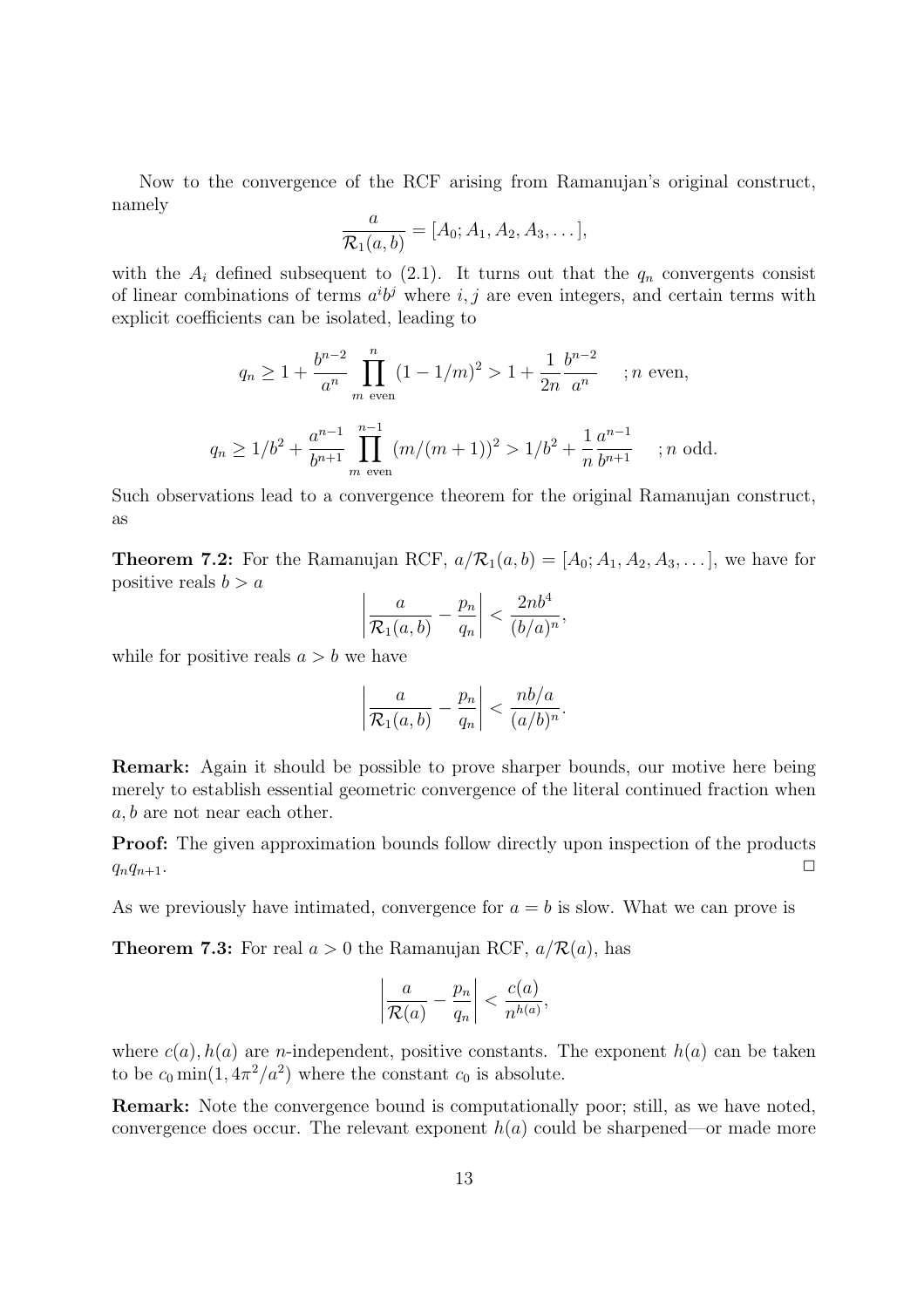explicit—with more work; we only exhibit the theorem for theoretical completeness. Indeed, for  $a = b$  or even  $a \approx b$  we have many other, rapidly convergent options.

**Proof:** With a view to induction, assume that for some constants  $(n$ -independent)  $d(a), g(a)$  and for  $n \in [1, N-1]$  we have  $q_n < dn<sup>g</sup>$ . Note that the element asymptotics following (2.1) mean that  $A_n > f(a)/n$  for an *n*-independent f. Then we have a bound for the next  $q_N$ :

$$
q_N > \frac{f}{N}d(N-1)^g + d(N-2)^g.
$$

Using the fact that for  $g < 1$ ,  $0 < x \leq 1/2$  we have  $(1-x)^g > 1 - gx - gx^2$ , the constants d, g can evidently be arranged such that  $q_N > dN^g$  and the induction goes through.  $\Box$ 

To clarify the import of the above theorems: The Gauss continued fraction for  $\mathcal{R}(a)$ exhibits (at least) geometric convergence, as does the original Ramanujan form  $\mathcal{R}(a, b)$ when  $a/b$  or  $b/a$  is significantly greater than unity. When  $a = b$  we do have convergence, although as suggested by Theorem 7.3 the convergence is far below geometric.

### 8 A uniformly convergent algorithm

We are now in a position to establish a complete algorithm for evaluating the original Ramanujan AGM continued fraction  $\mathcal{R}_n(a, b)$  for positive real parameters. The convergence is uniform, in that for any positive real triple  $\eta$ , a, b we expect rapid convergence in the sense of D good digits in  $\langle cD \rangle$  computational iterations, where c is an absolute constant independent of the magnitudes of  $\eta$ ,  $a$ ,  $b$ . (By iterations here we mean either continued-fraction recurrence steps, or series-summand additions.)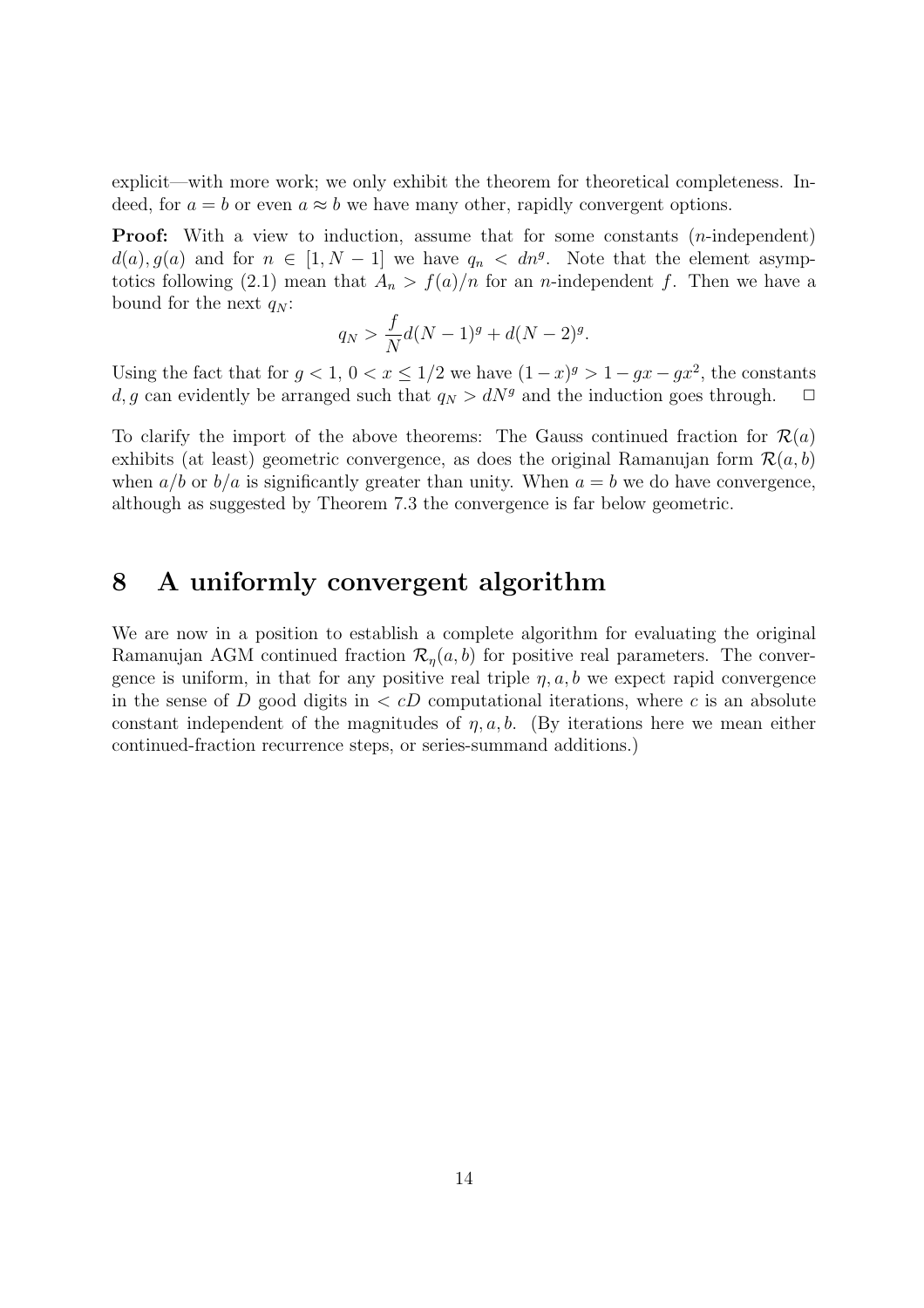**Algorithm 8.1:** Algorithm for evaluation of  $\mathcal{R}_n(a, b)$  with real  $\eta, a, b > 0$ :

0) Observe that  $\mathcal{R}_{\eta}(a, b) = \mathcal{R}_{1}(a/\eta, b/\eta)$  so that with impunity we may assume  $\eta = 1$  and subsequently evaluate only  $\mathcal{R}_1$ ;

1) If  $(a/b > 2 \text{ or } b/a > 2)$  return the original continued fraction (1.1), or equivalently  $(2.1);$ 

```
2) If (a = b) {
   if (a = p/q \text{ rational}) return finite form (5.1);
      else return the Gauss RCF (4.2) or rational-zeta form (4.1) or (4.3)
      or some other scheme such as rapid \psi computations, etc.;
   }
3) if (b < a) {
   if (b is not too close to a), return sech-elliptic result (3.1);
      else return Poisson-transform result (6.1);
```

```
}
```
4) (Here, we must have  $b > a$ ) Return, as in (1.2),  $2\mathcal{R}_1$  $\overline{a}$  $(a + b)/2,$  $\sqrt{ab}$  –  $\mathcal{R}_1(b,a)$ .  $\Box$ 

It is an implicit tribute to the ingenuity of Ramanujan that the final algorithm step allows the entire procedure to go through for any positive real parameters. One could avoid step (4) by invoking a Poisson transformation of (3.2), but the Ramanujan AGM identity simplifies the procedure.

### 9 Complex parameters

The issue of *complex* parameters  $a, b, \eta$  is profound, as we have discovered via both theoretical forays and extensive numerical experimentation. A companion treatment [10] deals with convergence issues, with theorems and conjectures we summarize below, where we remind ourselves that convergence of a complex continued fraction is often interpreted in a modern way as convergence of the  $p_n/q_n$  on the extended complexes  $\mathcal{C} := \mathcal{C} \cup \{\infty\}$  (so that divergence in such cases must be oscillatory, e. g. bifurcated or chaotic):

- The continued fraction  $\mathcal{R}(a) := \mathcal{R}_1(a, a)$  converges on C (i. e. to a finite complex value) for all a not pure imaginary; i.e.  $a^2 \notin (-\infty, 0)$ .
- The continued fraction  $\mathcal{R}_1(a, b)$  converges on  $\hat{\mathcal{C}}$  for all  $|a| \neq |b|$ . It is (see [10]) conjectured—via a dynamical-recurrence equivalent of divergence—that the precise domain of convergence is

 $\mathcal{D}_1 := \{ (a, b) \in \mathcal{C} \times \mathcal{C} : |a| \neq |b| \text{ or } (a^2 = b^2 \notin (-\infty, 0)) \}.$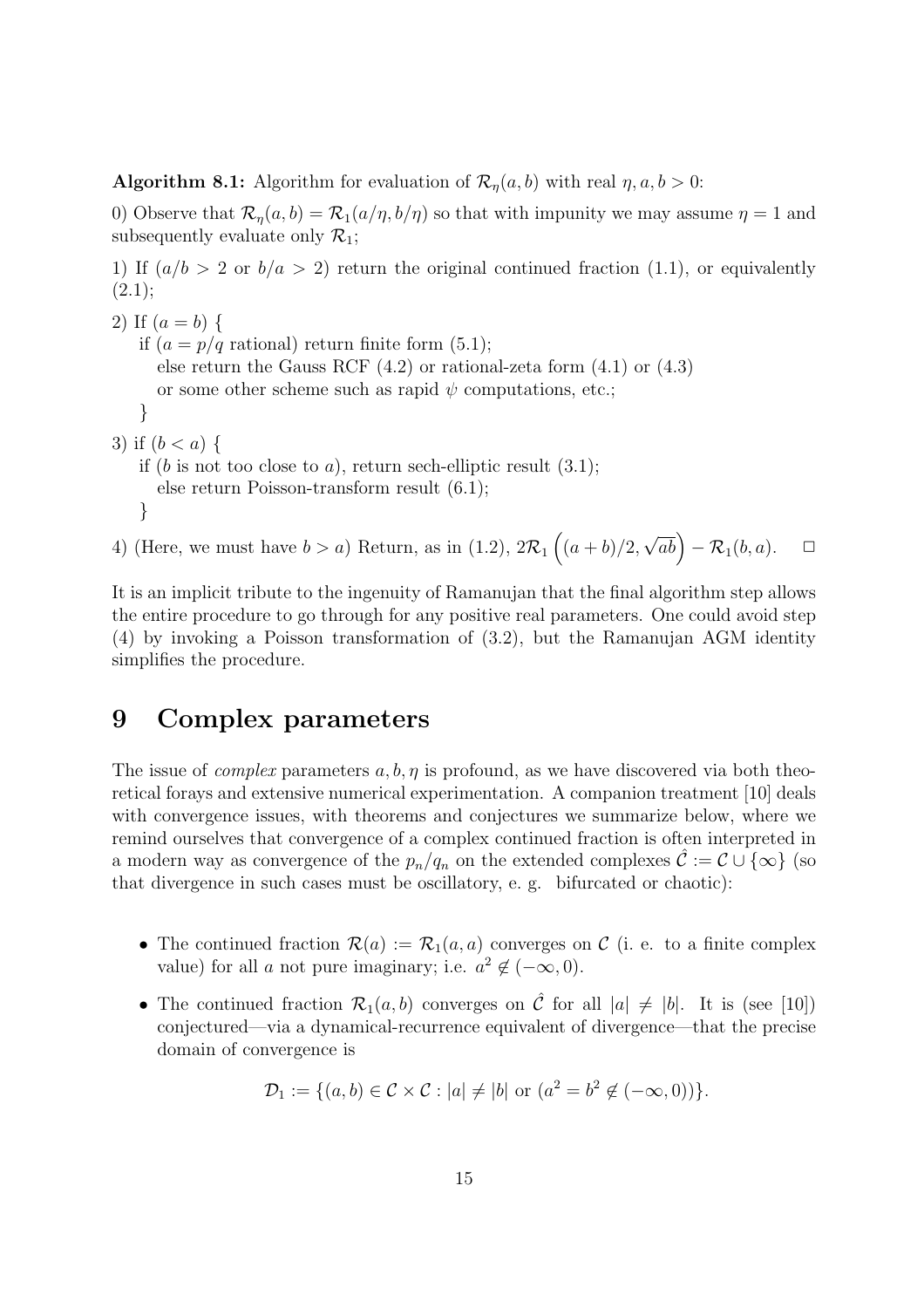• Regardless of divergence conjectures, we have proven that the continued fraction  $\mathcal{R}_1(a, b)$  does indeed diverge for *certain* instances of  $|a| = |b|$ , such as

$$
(a, b) = (i, i), (1, i), (\sqrt{i}, \sqrt{-i}),
$$

thus contradicting the claim of [4, p. 165] that the condition  $\text{Re}(a), \text{Re}(b) > 0$ suffices for convergence (and therefore the domain of validity of the AGM relation (2.1) comes into question).

• If  $a/b$  is in the set H defined

$$
\mathcal{H} := \{ z \in \mathcal{C} : |\sqrt{z}/(1+z)| < 1/2 \},
$$

then, provably, all three of  $\mathcal{R}_1(a, b), \mathcal{R}_1(b, a), \mathcal{R}_1((a + b)/2,$  $\sqrt{ab}$ ) converge on  $\hat{\mathcal{C}}$ .

• It is conjectured that if  $a/b \in \mathcal{H}$  then (with all three fractions already known to converge) the AGM relation (2.1) holds.

Incidentally the discovered restrictions on the convergence domain are "algorithmically unfortunate," if you will, because one might look longingly at the formal relation possibility (note the " $\stackrel{?}{=}$ " signaling suspicion):

$$
\mathcal{R}_1\left(\sqrt{ab}+i\frac{a-b}{2},\sqrt{ab}-i\frac{a-b}{2}\right)+\mathcal{R}_1\left(\sqrt{ab}-i\frac{a-b}{2},\sqrt{ab}+i\frac{a-b}{2}\right)\stackrel{?}{=}2\mathcal{R}_1\left(\sqrt{ab},\frac{a+b}{2}\right),
$$

by which one hopes perhaps to forge a "left-handed" AGM relation, possibly giving rise to new iterative algorithms. Alas, this reversed AGM relation is generally false. For one thing, in the case  $a := 1 + i$ ,  $b := 1 - i$  the questionable relation is problematic because Neither of  $\mathcal{R}_1(1 \pm i, 1 \mp i)$  converges, yet the right-hand side  $2\mathcal{R}_1(\sqrt{2},1)$  does converge. Secondly, there are examples such as  $\mathcal{R}_1(2i, 1) + \mathcal{R}_1(1, 2i) \neq 2\mathcal{R}_1(1/2 + i, 1 + i)$  yet with all three fractions converging.

An observation that led us to realize such complications in regard to convergence is that in the real-parameter scenario for the sech identities of Theorem 2.1 one implicitly uses, for positive real  $a \neq b$ , and perforce for Jacobi parameter  $q := \min(a, b) / \max(a, b)$ in [0, 1), the fact that  $\theta_2/\theta_3 < 1$ . However, if one plots the *complex q* such that this  $\theta$ -ratio has absolute value  $\lt 1$ , one sees a frightfully complicated fractal structure in the complex q-plane, as shown in Figure 1. We also exhibit a related Figure 2, and all this in turn leads into the theory of modular forms [7]. It may well be true, however, that the sech identities (3.1), (3.2) always hold for  $|a| > |b|$ ,  $|a| < |b|$ , respectively, with all  $\mathcal{R}_1$  fractions converging, and this supposition is what led us to the separate convergence study [10].  $\Box$ 

It is a classic and elementary observation that for positive real  $a, b$  the arithmetic mean strictly dominates the geometric mean. A picturesque interpretation of such inequality for complex parameters is effected as follows. Note that

$$
a/b \in \mathcal{H}
$$
 implies  $|(a+b)/2)| > |\sqrt{ab}|$ .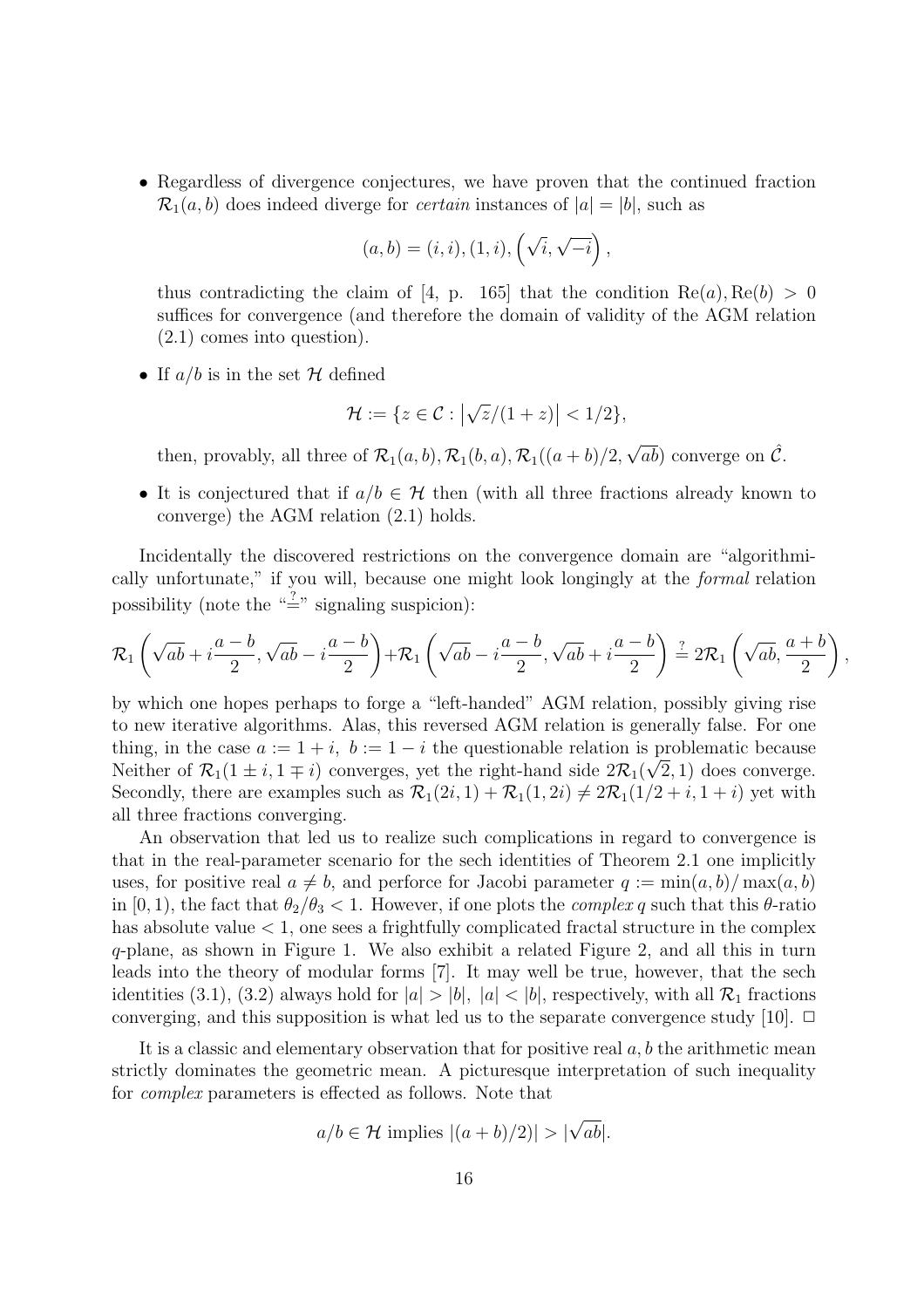

Figure 1: Where  $|\theta_2/\theta_3|$  < 1 in the complex q-plane. Note that the real interval  $(-c, 1)$ for some positive real  $\boldsymbol{c}$  is monochrome black.



Figure 2: Values of  $|\theta_4/\theta_3|$  (in first q-quadrant). The colors represent gradations of values between zero and one.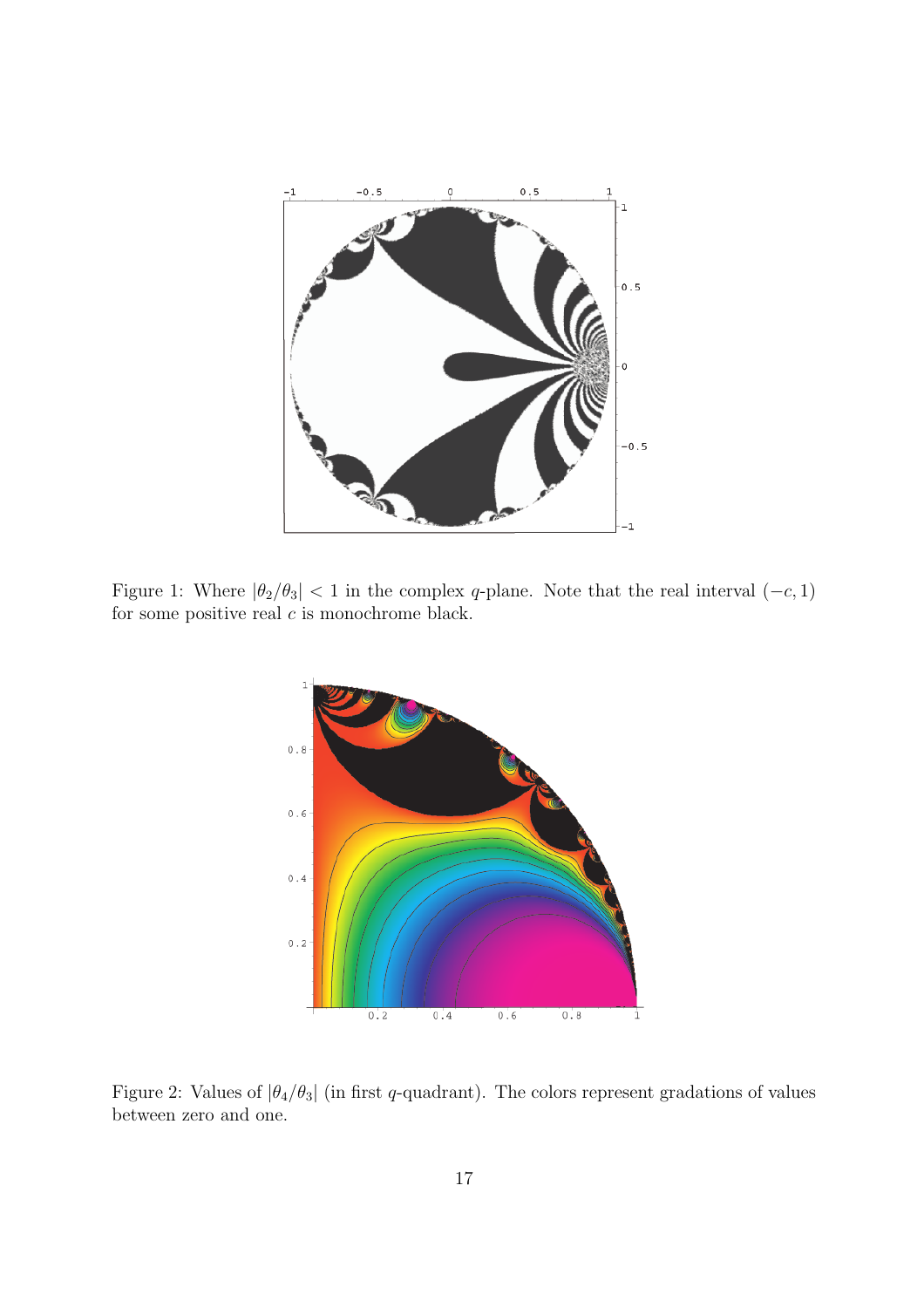

Figure 3: A cardioid-knot, the exterior  $\mathcal H$  (in yellow) of which knot is conjectured to ensure the truth of the Ramanujan AGM relation (1.2); we do know that the three relevant  $\mathcal{R}_1$ fractions converge for  $a/b \in \mathcal{H}$ .

Now,  $H$  is actually the (open) exterior of a "cardioid-knot" which in turn is the contour determined by the polar relation

$$
r^2 + (2\cos\phi - 4)r + 1 = 0
$$

in the complex plane. One can think of said contour as the fusion of two contours:

$$
r = 2 - \cos \theta \pm \sqrt{(1 - \cos \theta)(3 - \cos \theta)},
$$

that is, we fuse the orbits of the  $\pm$  instances, both for  $\theta \in [0, 2\pi]$ . One sees a small loop that is, we file the orbits of the  $\pm$  instances, both for  $\theta \in [0, 2\pi]$ . One sees a small loop encompassing the origin, with left-intercept  $\sqrt{8} - 3 + 0i$ , and a wider contour whose leftintercept is  $-3 - \sqrt{8} + 0i$ . So H consists of all points outside the cardioid-knot, including the points in the inner lobe. One can call a point within said lobe an exterior point on the basis of the classical Jordan-curve rule: A point is outside a (smooth) contour if a ray to infinity from said point crosses the contour an even number of times. See Figure 3. We note also that for some pairs  $(a, b)$  with  $a/b$  on the knot itself—but not all such pairs (there is divergence for some such  $(a, b)$ )—the AGM relation appears still to hold.

Acknowledgements: Thanks are due to David Bailey, Bruce Berndt, David Borwein, Joseph Buhler, Stephen Choi, William Jones, and Lisa Lorentzen for useful discussions.